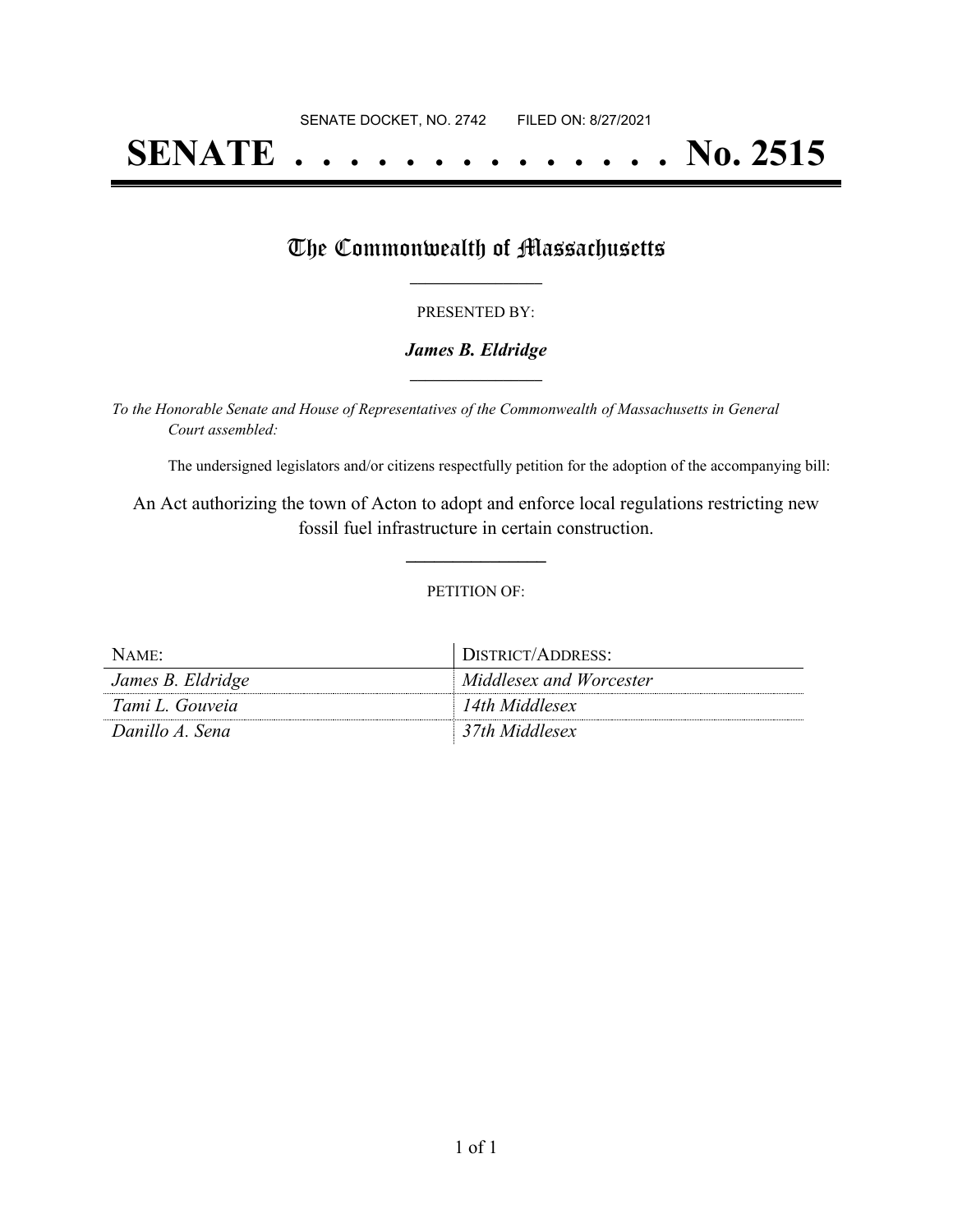## SENATE DOCKET, NO. 2742 FILED ON: 8/27/2021 **SENATE . . . . . . . . . . . . . . No. 2515**

By Mr. Eldridge, a petition (accompanied by bill, Senate, No. 2515) of James B. Eldridge, Tami L. Gouveia and Danillo A. Sena (by vote of the town) for legislation to authorize the town of Acton to adopt and enforce local regulations restricting new fossil fuel infrastructure in certain construction. Municipalities and Regional Government. [Local approval received]

## The Commonwealth of Massachusetts

**In the One Hundred and Ninety-Second General Court (2021-2022) \_\_\_\_\_\_\_\_\_\_\_\_\_\_\_**

**\_\_\_\_\_\_\_\_\_\_\_\_\_\_\_**

An Act authorizing the town of Acton to adopt and enforce local regulations restricting new fossil fuel infrastructure in certain construction.

Be it enacted by the Senate and House of Representatives in General Court assembled, and by the authority *of the same, as follows:*

1 SECTION 1. Notwithstanding chapter 40A, section 13 of chapter 142, and chapter 164 of

2 the General Laws, the State Building Code, the Fuel and Gas Code, or any other general or

3 special law or regulation to the contrary, the town of Acton is hereby authorized to adopt and

4 further amend general or zoning bylaws that restrict new construction or major renovation

5 projects that do not qualify as fossil-fuel-free.

6 SECTION 2. Notwithstanding section 7 of chapter 40A of the General Laws, or any other

7 general or special law or regulation to the contrary, the Building Commissioner of the town of

8 Acton, or any designee thereof, shall be authorized to enforce restrictions on new building

9 construction and major renovation projects that do not qualify as fossil-fuel-free, including

10 through the withholding or conditioning of building permits.